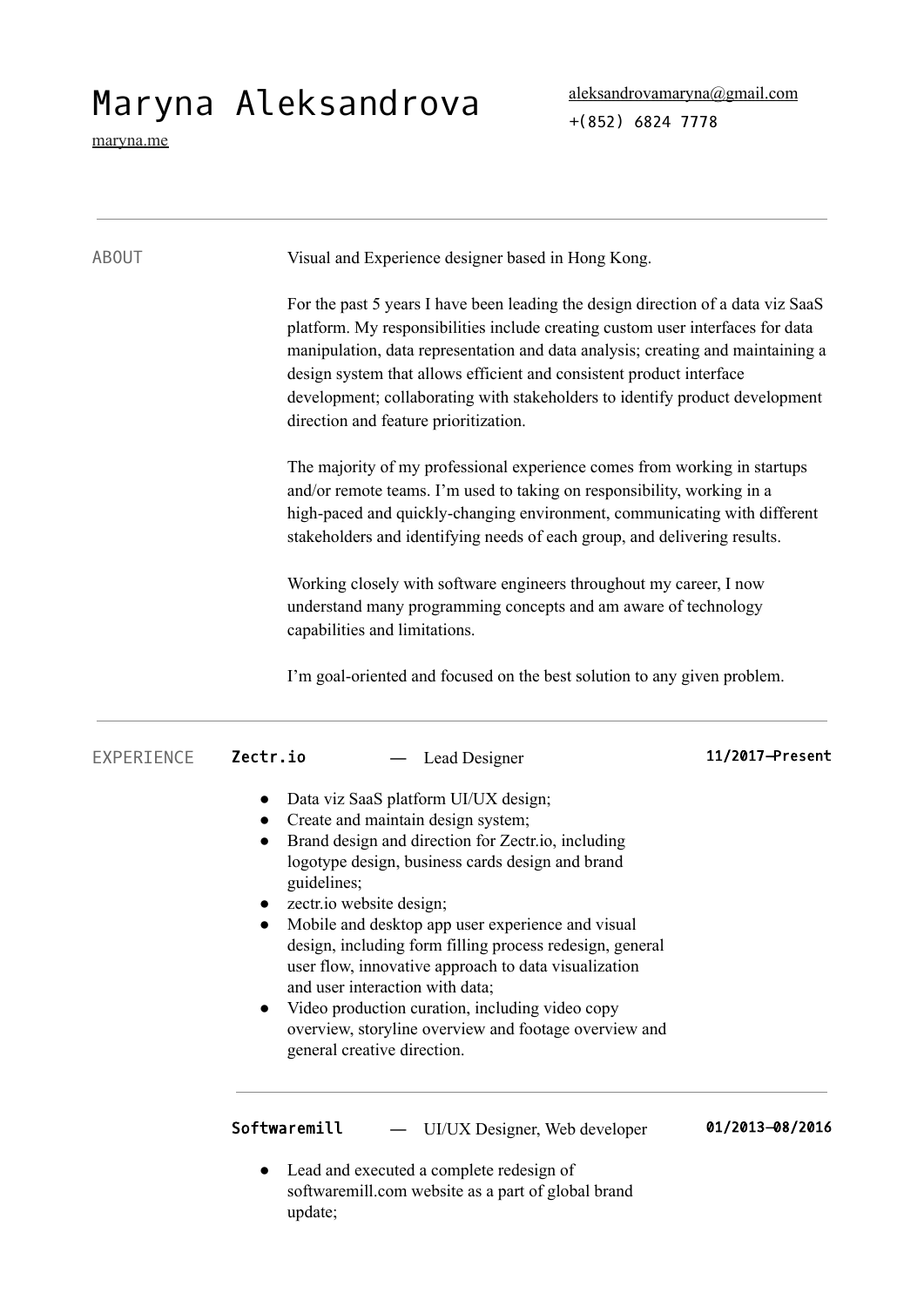- Front-end development and design for FinTech startup [mylo.me](http://mylo.me/);
- Creative direction, logo design, brand positioning for Scalar conference (Warsaw, Poland);
- Website design and front-end development (HTML/CSS/JS) for Scalar conference [www.scalar-conf.com](http://www.scalar-conf.com/);
- Design of various promotional materials and merchandise - namecards, bags, t-shirts, leaflets, ads, slides for Scalar conference (Warsaw, Poland);
- Mobile app design for Confitura conference [\(2018.confitura.pl\)](https://2018.confitura.pl/)
- Creative direction, logo design and HTML/CSS/JS/SVG development of [www.updateimpact.com](http://www.updateimpact.com/);
- Creative direction, logo design, website design and HTML/CSS/JS development of ScalaTimes newsletter [scalatimes.com;](http://scalatimes.com/)
- Mailchimp template development for [scalatimes.com;](http://scalatimes.com/)
- Logo design, redesign and theme development of a popular developers portal [struts.apache.org;](https://struts.apache.org/)
- Brand and logo design for [codebrag.com](http://codebrag.com/), various promotional material for web and print;
- Creative direction, HTML/CSS development of [codebrag.com](http://codebrag.com/) website;
- Product design, UI and UX design, creative direction of [codebrag.com](http://codebrag.com/) webapp;
- Design of various promotional and business materials, such as leaflets, t-shirts, stickers, roll-ups, presentation slides, postcards, logotypes for smaller internal projects for Softwaremill and their clients.

## Hashobject — UI/UX Designer 05/2013-08/2016

- Design direction and front-end development for [goosta.me](https://goosta.me/);
- Design direction and partial front-end development for [lifelines.io](http://lifelines.io/), including data representation and visualization;
- [Hashobject.com](http://hashobject.com/) brand design, logo design, business documents templates design;
- Various theme designs for Shopify.

Freelance ― UI/UX Designer, Web developer **08/2010**–**08/2016**

- Creative direction and brand design for [CTFO](https://itunes.apple.com/us/app/ctfo/id987170082) iOS app, including UI/UX design, interactions design, animations design, icons design;
- Brand design for Current.io, including logo design, business card design and investor pitch deck design;
- CSS3 animations development for [Loggly](https://www.loggly.com/) homepage;